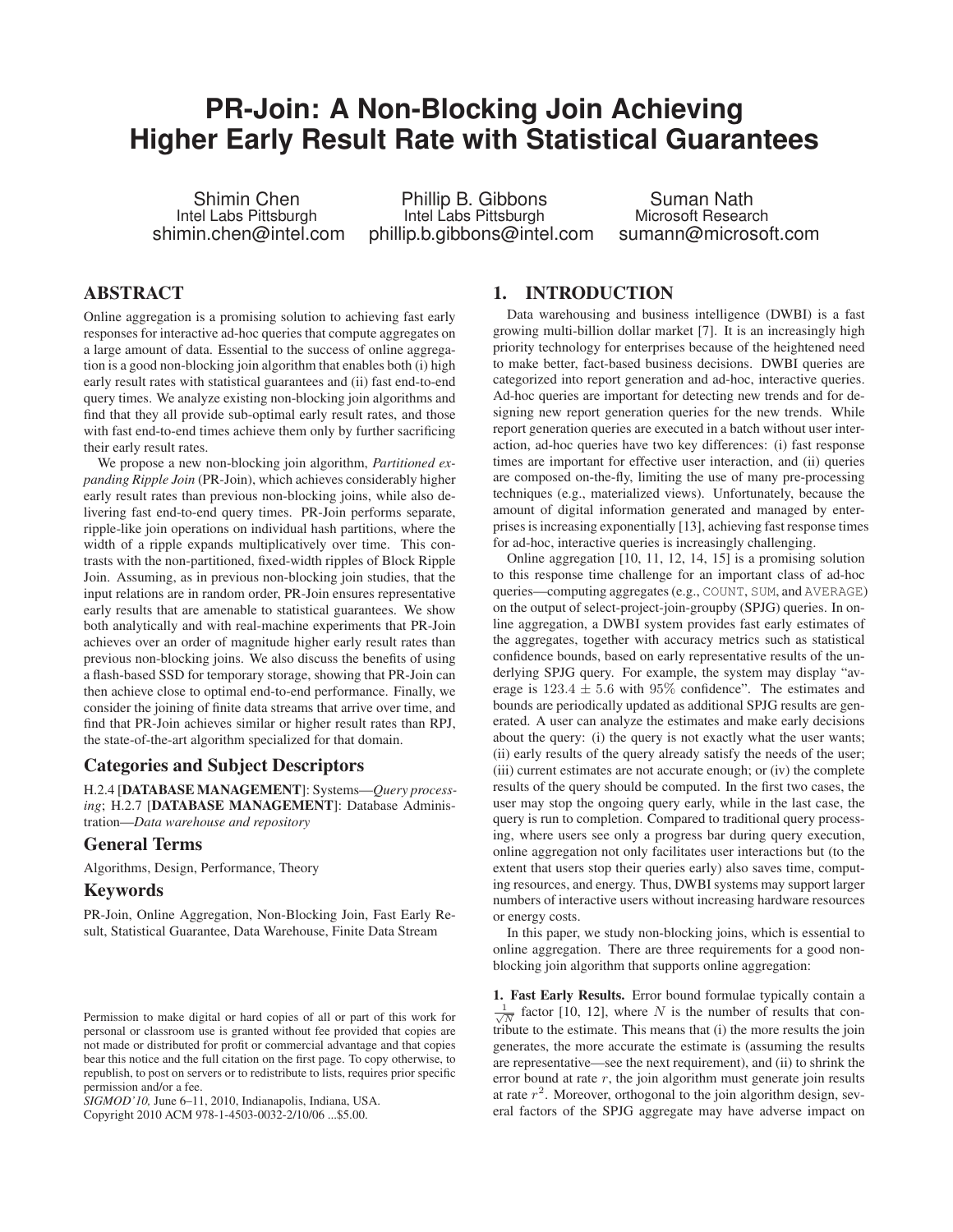

**Figure 1: PR-Join targets** ResultRate **higher than Ripple Join.**

the accuracy convergence of estimates: high variance in the aggregated attributes, high selectivity of the selection criteria, high join selectivity, high group counts, and data skews across groups [15]. Therefore, providing a high early result rate is an important design goal of non-blocking join algorithms.

**2. Representative Early Results.** Following previous works [10, 14, 15, 20], we assume that the input relations to the join algorithm are in random order. Given this, the join algorithm must provide statistical guarantee: the generated early results must form a statistical sample of the complete set of results so that meaningful estimates and confidence bounds for the aggregates can be computed.

**3. Good End-to-End Performance.** As emphasized in [15], the time to complete the entire non-blocking join is important. Users may decide to obtain the complete results. Moreover, the convergence to accurate estimates may be slow because of the adverse factors discussed above. Therefore, the end-to-end performance of a non-blocking join algorithm should be comparable to that of the fastest blocking join.

In this paper, we focus on improvements with respect to the first requirement. Our goal is to design an algorithm that is capable of achieving result rates higher than previous algorithms while satisfying the second and the third requirements.

# **1.1 Existing Algorithms Cover Only Part of the Design Space**

Figure 1 shows the design space of join algorithms. The X-axis is the end-to-end I/O cost, while the Y-axis is the result rate for generating representative early join results. We will define these terms formally in Section 2. As discussed above, an ideal solution would achieve both high representative early result rate and low total I/O costs. We depict the design points of existing join algorithms in the figure based on our analysis in Section 3.

Blocking join algorithms are used extensively in database systems. They are either hash-based or sort-based [8]. Hash-based algorithms are often variants of the GRACE hash join [4, 16], while sort-based algorithms are variants of the sort-merge join. We use GRACE hash join as a representative blocking join algorithm. As shown in Figure 1, it is optimized for low end-to-end I/O costs. However, GRACE join does not generate early join results when reading the input relations during the I/O partition phase (thus it is called a blocking algorithm).

Ripple Join is the first non-blocking join algorithm proposed for online aggregation [10]. When inputs can fit into memory, ripple join performs Symmetric Hash Join. It builds an in-memory hash table on every input relation. An incoming input record is inserted into the hash table of its relation, and is probed in the hash table of the other relation for matches. When inputs are larger than memory, they are spilled to temporary storage, and Block Ripple Join is employed, which involves scanning all spilled data for joining a block of new input records. As shown in Figure 1, Ripple Join incurs high I/O costs when inputs are larger than memory.



**Figure 2: PR-Join versus Ripple Join and GRACE hash join, when joining two 10GB relations using an SSD for temporary storage. PR-Join provides significantly higher early result rate and good end-to-end performance.**

Several non-blocking join algorithms, Hash Ripple Join [20], Sort-Merge-Shrink Join (SMS-Join) [15], and DBO [14], aim to avoid the high end-to-end I/O costs of Ripple Join while still producing representative early results. These algorithms avoid reading spilled data from temporary storage until all the inputs are processed. At this moment, they have essentially finished the partition phase of blocking join algorithms. Therefore, the join phase of the blocking algorithms can be applied to generate the remaining join results with minimal I/O costs. Unfortunately, because early results are generated without joining any spilled data, these algorithms sacrifice their early result rates, as depicted in Figure 1.

In summary, our analysis reveals that existing algorithms cover only part of the design space. In particular, the light-blue shaded region is completely empty. This paper targets design points in this empty region that are close to the ideal design point.

# **1.2 Our Solution: PR-Join**

The behavior of a join algorithm can be visualized as covering the rectangular Cartesian product space, where the two input relations are pictured as two sides of the rectangle [10]. Then, the number of generated join results is roughly proportional to the covered area by the join algorithm. We observe that in a ripple-style join, as the width of a ripple step increases, the I/O cost of the ripple step increases linearly, while the newly covered area by the ripple step increases quadratically. Therefore, wider ripples lead to higher result rate. However, previous (Block) Ripple Join obtains only sub-optimal performance because (i) the width of a ripple in the (Block) Ripple Join is upper bounded by the available memory size, resulting in sub-optimal early result rate, and (ii) constant ripple width incurs quadratic number of total I/Os, resulting in poor end-to-end performance.

We propose a new non-blocking join algorithm, **Partitioned expanding Ripple Join (PR-Join)**. PR-Join breaks the "memory size barrier" by employing hash partitioning, and performing ripples on individual hash partitions. In this way, it can increase the ripple width greatly to achieve much higher result rate than prior algorithms. Moreover, PR-Join expands ripple width multiplicatively over time, thus achieving good end-to-end performance. We prove that PR-Join is capable of producing representative early results. We show both analytically and with real-machine experiments that PR-Join achieves higher early result rates and lower I/O costs than Ripple Join. We study configurations using only hard drives, as well as configurations using an **SSD** for temporary storage. An example of our findings is shown in Figure 2, which depicts cumulative join results as a function of time. Here, PR-Join returns results in the first 250 seconds at over an order of magnitude higher rate than Ripple Join, while nearly matching the end-to-end performance of GRACE. (Details are in Section 6.) Moreover, by varying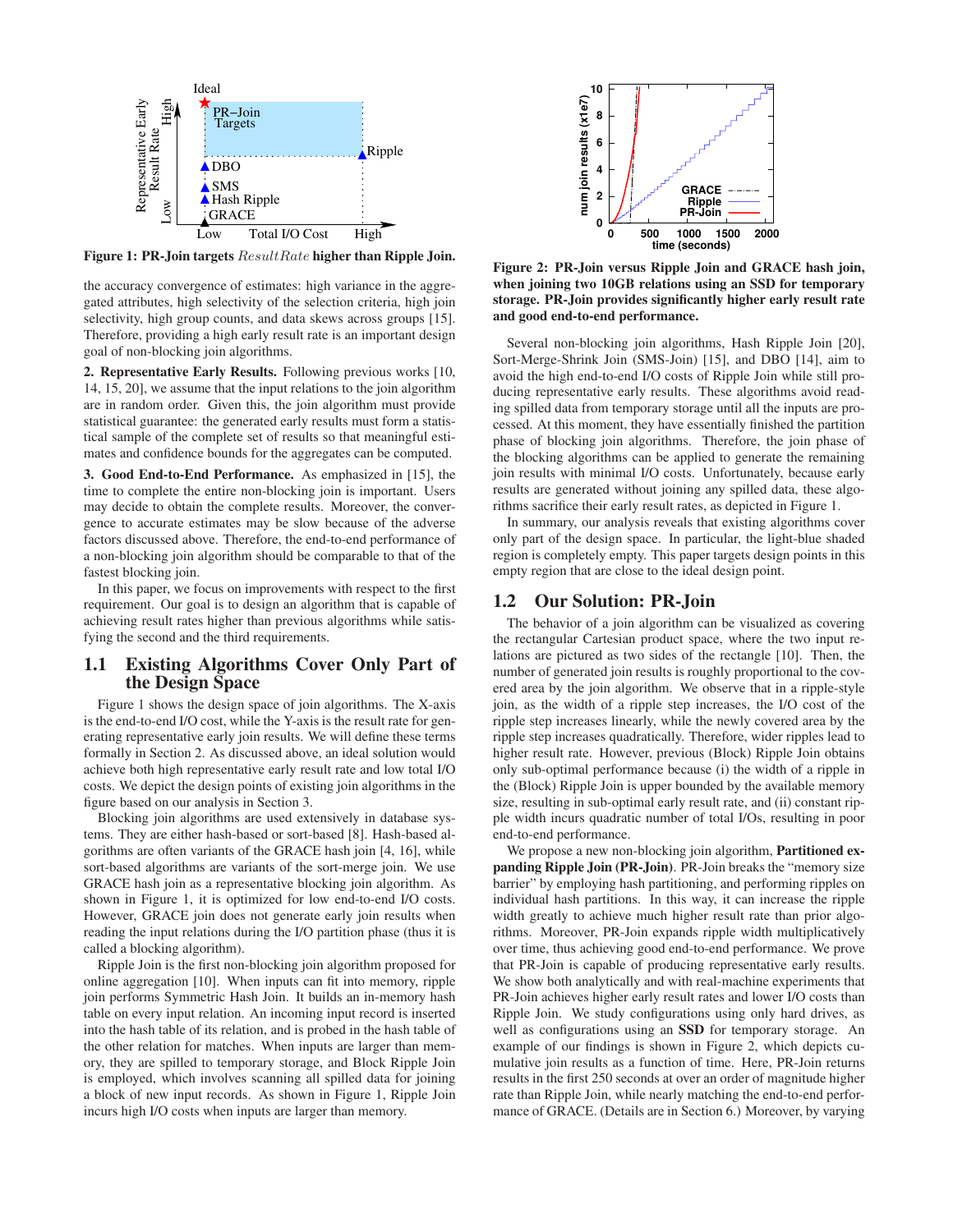a parameter in PR-Join, we can obtain *a set of algorithms with different result rates and I/O costs* that all lie in the blue shaded region in the design space as shown in Figure 1.

Finally, several previous join algorithms (XJoin [26], Hash Merge Join [21], and RPJ [24]) aim to produce fast and early join results for **joining finite data streams** while disregarding statistical guarantees. RPJ has been shown to be the best among these algorithms [24]. Intuitively, statistical guarantees have negative impact on result rate. We extend PR-Join to this data streams setting and find in our experiments that PR-Join achieves comparable or higher result rates than RPJ while providing statistical guarantees.

### **1.3 Contributions**

The paper makes the following main contributions. First, we formally define the result rate metric (Section 2) and compare existing join algorithms analytically, e.g., proving that Ripple Join has a higher early result rate than Hash Ripple Join, SMS-Join, and two-way DBO (Section 3). Second, we propose and analyze a non-blocking join algorithm, *Partitioned expanding Ripple Join (PR-Join)*, that achieves higher representative early result rates and lower I/O costs than Ripple Join (Section 4). Third, we describe a set of optimization techniques for implementing PR-Join, such as exploiting SSDs as temporary storage (Section 5). Fourth, we perform extensive real machine experimental evaluations (Section 6). Our experimental results show that PR-Join achieves over an order of magnitude higher early result rate than Ripple Join. With SSDs as temporary storage, PR-Join further achieves close to optimal end-to-end performance, nearly obtaining the ideal case in the design space. Finally, we evaluate PR-Join in the simulation framework as used in RPJ for joining finite data streams. We find that PR-Join achieves comparable or higher result rate than RPJ while providing statistical guarantees (Section 6).

# **2. DEFINITIONS AND TERMS**

Our study considers equality joins of two finite relations, each of which is considerably larger than the available main memory. Moreover, as is typically true in realistic cases, the input relations are not so overwhelmingly large that they cannot be partitioned into memory-sized partitions in one pass (e.g., at most 1 PB relation for systems with 32GB main memory).

**Cartesian Product Space.** The behavior of a join algorithm can be illustrated in the Cartesian product space, where the two input relations are depicted as two sides of the rectangular space. A point in the space represents a pair of input tuples. Therefore, the space covers all the possible combinations of input tuple pairs. Of course, only a portion of the points are matching tuple pairs according to the join. The task of a join algorithm is to cover the entire Cartesian product space in order to find out all the matching tuple pairs.

**Statistical Guarantee.** Following previous works [10, 14, 15, 20], we assume that the input relations to the join algorithm are in random order. Under this condition, we say that a join algorithm provides *statistical guarantee* for online aggregation if early results generated by the join algorithm can be used to compute meaningful estimates and confidence bounds for aggregates (e.g., COUNT, SUM, AVERAGE, and STD\_DEV). (Note that the random order assumption is used solely for statistical guarantees purposes, and in practice can be approximated, e.g., either because the physical layout is not correlated with the join aggregate or by reading segments of each relation in a random order [10].)

There are two ways to design join algorithms to provide statistical guarantee in the literature. The first way was proposed in the Ripple Join work [10]. Every algorithmic step in the join algorithm

covers a (growing) **rectangular sub-space** in the Cartesian product space. Estimates of aggregates with confidence bounds can be computed if the inputs on the two sides of the rectangle are randomly selected from the two input relations [10]. Since we assume that the input relations are in random order, this condition is easily satisfied by simply scanning the two relations. SMS-Join proposed the second method for achieving the statistical guarantee [15]. Instead of growing a single rectangle, SMS-Join covers multiple independent rectangles in the Cartesian product space. For individual rectangles, the Ripple Join formulae are applied to compute estimates with confidence bounds. Then these independent estimates can be combined into a single estimate [15].

**Performance Metrics.** We define two performance metrics for the two performance requirements discussed in Section 1: (i) fast early results, and (ii) good end-to-end performance. In our analytical models, we focus on I/O performance but ignore in-memory CPU performance because I/O is often the performance bottleneck when input data are much larger than main memory.

To model end-to-end performance, we compute the total I/O time for performing a join algorithm from beginning to end:

$$
TotalIO \stackrel{\text{def}}{=} \text{total I/O time from start to finish}
$$

Result rate of an algorithmic step can be computed as the number of new results generated in the step divided by the I/O cost of the step.<sup>1</sup> The number of join results generated is proportional to the covered area in the Cartesian product space (num results  $=$ covered area ∗ selectivity), where selectivity is the number of join results per unit area in the Cartesian product space. Note that join algorithms may re-arrange the order to process input records through hash partitioning or sorting. After such re-arranging, some regions in the Cartesian product space have more join results than average, while other regions become empty. To account for this effect, we introduce a density factor:

$$
density = \frac{number\ of\ results\ in\ a\ region}{selectivity* area\ of\ the\ region}
$$

 $density = 1$  for rectangles with two sides representing random input records. Let us consider hash partitioning. Suppose input relations A and B are hash partitioned into n partitions. Let  $A_i$ and  $B_i$  be the corresponding partitions. Suppose the hash function is random. Then  $A_i$  is a random subset of A records, and  $density_{A_i\times B} = 1$ .  $B_i$  contains all matches for  $A_i$ , while  $B_i$  (j  $\neq$ i) does not have any matching records. Since  $A_i \times B_i$  has  $\frac{1}{n}$  of the area of  $A_i \times B$ , we have  $density_{A_i \times B_i} = n$ , while  $density_{A_i \times B_i} =$  $0(j \neq i)$ . We define result rate of an algorithmic step as follows:  $\nabla$  nowled

$$
ResultRate = selectivity \cdot \frac{\sum_{i} newly\ covered\ area_{i} * density_{i}}{IO\ time\ of\ the\ step}
$$

Since selectivity is a constant given the query and inputs, we often omit selectivity in our analysis.

We are more interested in early  $ResultRate$ . We call an algorithmic step *early* if input data have not yet been fully read.  $ResultRate<sup>early</sup>$  is the  $ResultRate$  in an early algorithmic step.

**Terms Used in the Analysis.** Table 1 lists the terms used in analyzing join algorithms. The two input relations are represented as  $A$  and  $B$ . Without loss of generality, we assume that relation  $A$  is the smaller one if they are not the same size.

To simplify our analytical models, we do not model selections or projections. Note that these operations can be included into the models by reducing the intermediate data sizes with certain factors.

<sup>&</sup>lt;sup>1</sup>It would be more end-user relevant if we could use statistical confidence bounds in our analysis. However, confidence bounds are typically complex non-linear functions on the number of generated results. Because more results lead to better bounds, we use result rate in our analysis.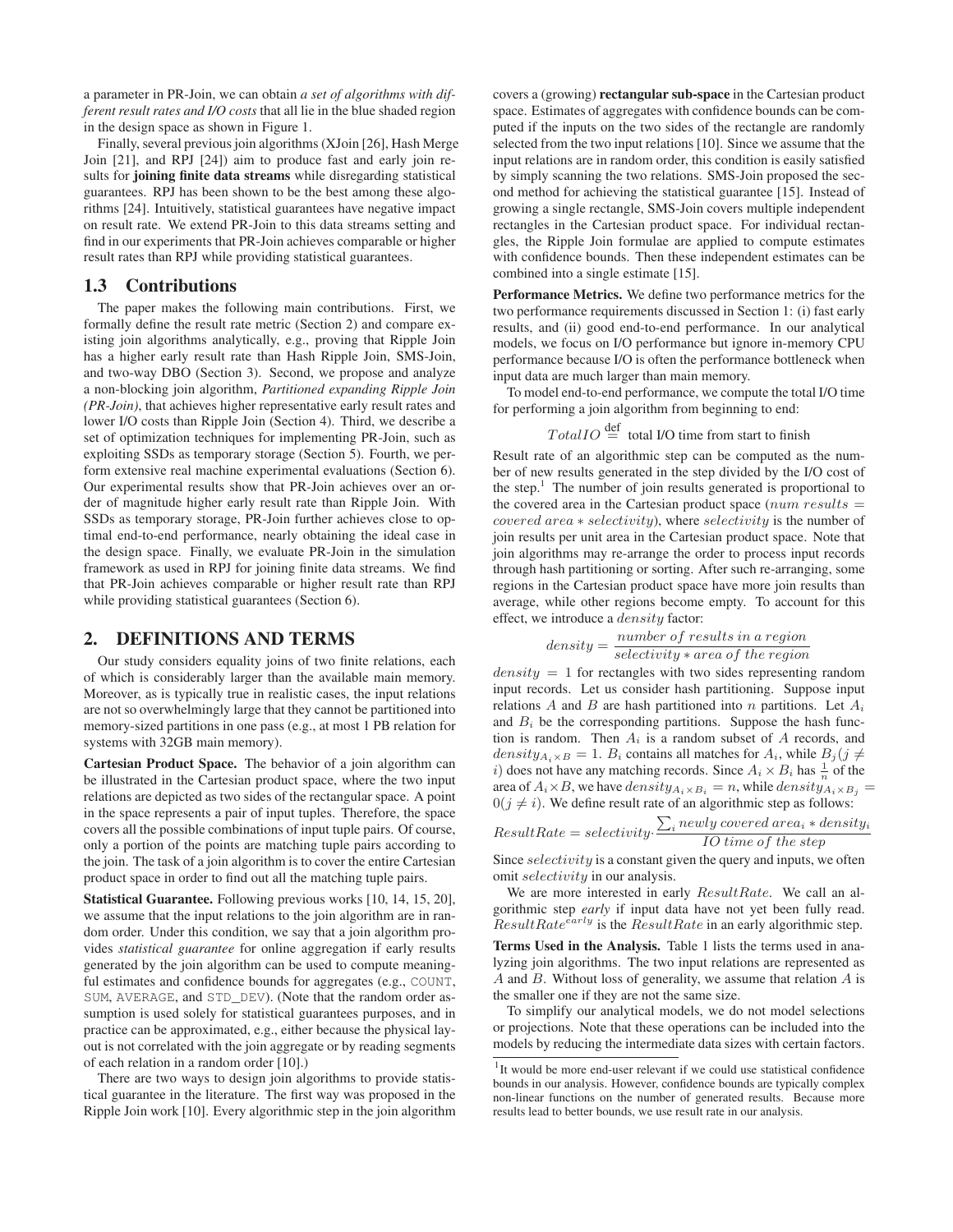**Table 1: Terms used in analyzing join algorithms.**

| 1, 10, 100 word in man, hing join wigot minim |                                                                    |  |
|-----------------------------------------------|--------------------------------------------------------------------|--|
| A, B                                          | Two input relations to the join algorithm                          |  |
| A,  B                                         | Relation size in pages. Assume $ A  \leq  B $ .                    |  |
| М                                             | Memory size in pages that are allocated to the join                |  |
| F                                             | fudge factor for hash table in memory, e.g., 1.2                   |  |
| $\boldsymbol{n}$                              | Number of hash partitions                                          |  |
| $A_i, B_i$                                    | the <i>i</i> -th partition of $A(B)$                               |  |
| $\overline{A^m}$ , $B^m$                      | in-memory portion of $A(B)$                                        |  |
| $A^{sp}, B^{sp}$                              | portion of $\overline{A(B)}$ that are spilled to temporary storage |  |
| $\overline{A_i^m, B_i^m}$                     | in-memory portion of $A_i(B_i)$                                    |  |
| $\overline{A_i^{sp},B_i^{sp}}$                | portion of $A_i(B_i)$ that are spilled to temporary storage        |  |
| a, b                                          | $a = \frac{ A M}{( A + B )F}, b = \frac{ B M}{( A + B )F}$         |  |
| $T_{ri}$                                      | amortized time to read a page from input relations                 |  |
| $T_{wt}$                                      | amortized time to write a page to temporary storage                |  |
| $T_{rt}$                                      | amortized time to read a page from temporary storage               |  |

Moreover, we assume that there are no data skews when deriving the analytical models. That is,  $|A_i| = |A|/n$  and  $|B_i| = |B|/n$ . We will discuss data skew handling in Section 5.1.

For non-blocking joins, the two input relations are often read together to generate early join results.  $a(b)$  is the maximum inmemory portion  $A^m$  ( $B^m$ ) before any data are spilled to temporary storage. Suppose the speeds to read the two relations are proportional to their sizes and hash tables are built on in-memory data, then we can compute  $a = \frac{|A|M}{(|A|+|B|)F}$  and  $b = \frac{|B|M}{(|A|+|B|)F}$ , so that  $a + b = M/F$ .

We use three time terms, namely  $T_{ri}$ ,  $T_{wt}$ , and  $T_{rt}$ , to account for the fact that (i) the storage device containing the input relations and the storage device for the temporary intermediate data may have different I/O performance; and (ii) read size for input storage, write size for temporary storage, and read size for temporary storage may be different, resulting in different per-page latencies. Note that we assume the output of the join is consumed by the aggregate computations in memory without I/Os. Therefore, we do not model the I/O cost of the join output.

# **3. COST ANALYSIS OF EXISTING JOIN ALGORITHMS**

In this section, we analyze the early result rate and total I/O costs of representative blocking and non-blocking join algorithms.

## **3.1 Blocking Joins**

Blocking joins are extensively used in commercial database systems. Hash joins are often preferred if there are no indices on the join attribute and the input relations are not ordered according to the join attribute. We analyze GRACE hash join [16] because it defines the basic building blocks of all the hash join algorithms.

GRACE hash join consists of two phases:

| (1) Partition Phase:                                                                 |
|--------------------------------------------------------------------------------------|
| Hash Partition A into <i>n</i> partitions so that $\frac{ A }{n} \leq \frac{M}{F}$ ; |
| Hash Partition $B$ into $n$ partitions using the same hash function;                 |
| $(2)$ Join Phase:                                                                    |
| For each pair of $A_i$ and $B_i$ do                                                  |
| Read $A_i$ into memory and build hash table;                                         |
| Scan $B_i$ while probing $A_i$ 's hash table for matches;                            |
| /* Representative result reporting point */                                          |
| Figure 3 illustrates the join behavior of the two phases in Cartesian                |
| product space.                                                                       |
| The partition phase takes $( A + B )(T_{ri}+T_{wt})$ time, but does                  |
| not generate any join results. Therefore, the Cartesian product                      |
| space is still empty in Figure 3(a). The join phase takes $( A  +$                   |
| $\overline{\phantom{a}}$                                                             |

 $|B|$ ) $T_{rt}$  time, while covering the entire  $|A||B|$  area. As shown in Figure 3(b), the join phase processes the tuples one partition after



another. Because of hash partitioning, join results are only found in the shaded areas, which have  $density = n$  as discussed in Section 2. A loop iteration that joins  $A_i$  and  $B_i$  effectively covers an entire stripe of space,  $A_i \times B$ . (Because density=0 outside the shaded areas, the choice of  $A_i \times B$  as the covered area is equivalent to other choices such as  $A \times B_i$ .) Therefore, the I/O cost of an iteration is  $\frac{|A|+|B|}{n}T_{rt}$ , and the newly covered areas multiplied by their densities is  $\frac{|A||B|}{n}$ .

In summary, the performance metrics of GRACE hash joins can be computed as follows:

$$
TotalIO = (|A| + |B|)(T_{ri} + T_{wt} + T_{rt})
$$
  
\n
$$
ResultRate_{partition}^{early} = 0
$$
  
\n
$$
ResultRate_{join} = \frac{|A||B|}{|A| + |B|} \cdot \frac{1}{T_{rt}}
$$
  
\n(1)

Note that GRACE hash join is *blocking* because it generates join results only after reading all input data.

## **3.2 Non-Blocking Joins**

In this paper, we consider non-blocking joins on finite input data that can eventually compute all matches. The existing non-blocking join algorithms can be categorized into two classes. The first class aims to generate early representative results for online aggregation. The algorithms are designed to provide statistical guarantee. This class includes Ripple Join [10], Hash Ripple Join [20], Sort-Merge-Shrink Join (SMS-Join) [15], DBO [14] and Turbo DBO [6]. The second class aims to generate fast early results, while ignoring the statistical properties of the results, including XJoin [26], Hash Merge Join [21], RPJ [24], and Early Hash Join [18]. Most of these algorithms target finite data stream processing. Since the second class does not provide statistical guarantee, we mainly focus on analyzing the join algorithms in the first class. However, we find in our experimental study in Section 6 that our proposed solution generates comparable or faster results than join algorithms designed for finite data streams.

#### *3.2.1 Ripple Join*

Ripple Join [10] consists of two phases: (i) Symmetric Hash Join when input data fit in memory; and (ii) Block Ripple Join when input data need to be spilled to temporary storage.

| (1) Symmetric Hash Join when $ A^m  +  B^m  \leq \frac{M}{F}$ : |  |  |
|-----------------------------------------------------------------|--|--|
| For each incoming tuple t from $A(B)$ do                        |  |  |
| Insert t into $A^m(B^m)$ 's hash table;                         |  |  |
| Use t to probe $B^m(A^m)$ 's hash table for matches;            |  |  |
| /* Early representative result reporting point */               |  |  |
| (2) Block Ripple Join when input data are spilled:              |  |  |
| While (inputs $\neq \emptyset$ ) do                             |  |  |
| Spill $A^m$ and $B^m$ to $A^{sp}$ and $B^{sp}$ ; (†)            |  |  |
| $A^m = \emptyset$ : $B^m = \emptyset$ :                         |  |  |
| While $( A^m + B^m <\frac{M}{F})$ do (#)                        |  |  |
| Accumulate new incoming tuples in memory and                    |  |  |
| build hash tables for new $A^m$ and $B^m$ ;                     |  |  |
| Scan $A^{sp}$ while probing $B^{m}$ 's hash table;              |  |  |
| Scan $B^{sp}$ while probing $A^{m}$ 's hash table;              |  |  |
| Scan $A^m$ in memory while probing $B^m$ 's hash table;         |  |  |
| /* Early representative result reporting point */               |  |  |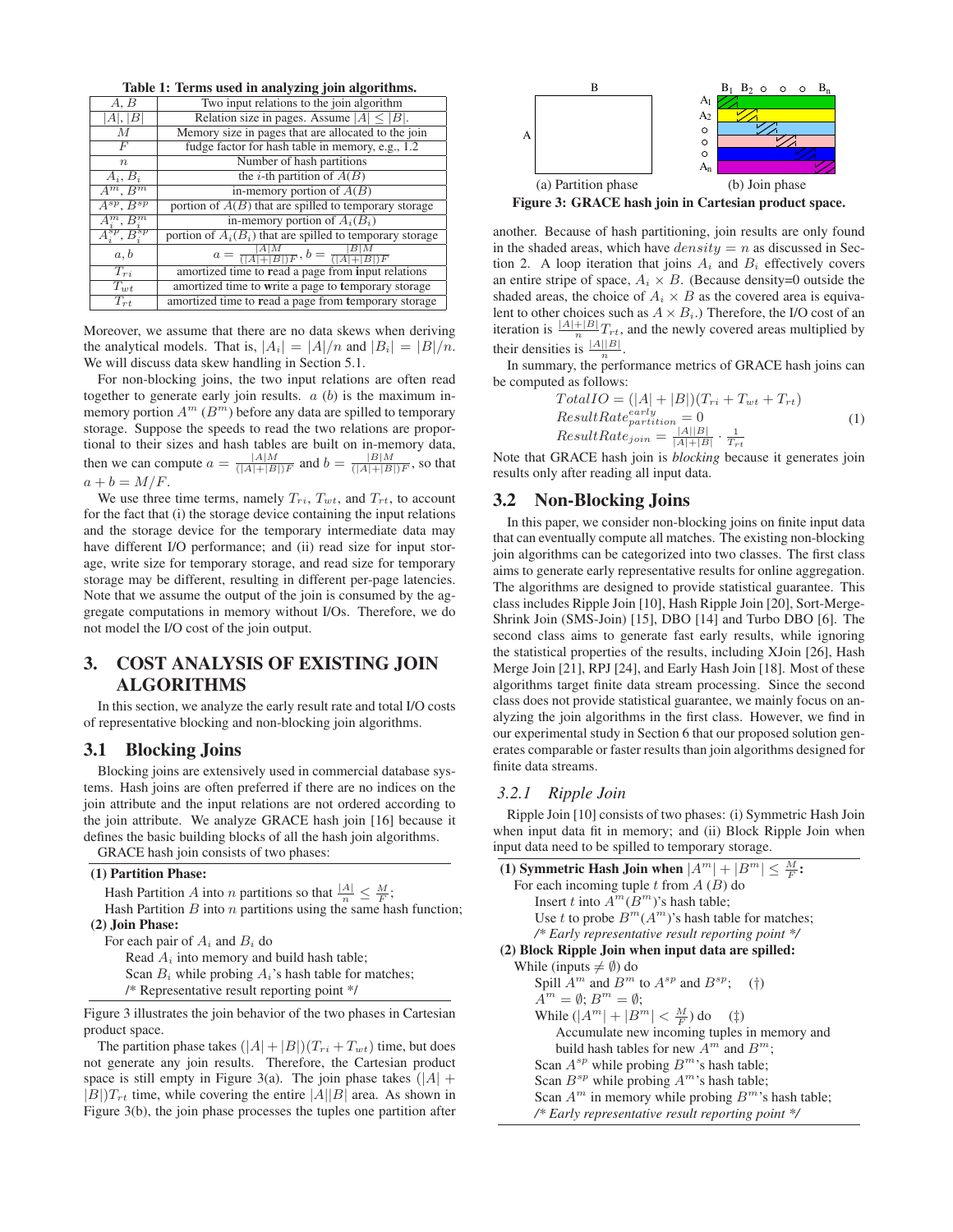



Figure 4 illustrates the behavior of Ripple Join in the Cartesian product space. Representative results (with statistical guarantee) can be reported only at the end of each ripple after completing a rectangular subspace, as marked by the reporting point comment. In Symmetric Hash Join, the I/O cost is  $(a+b)T_{ri}$ , and the covered area is  $ab$ , where  $a$  ( $b$ ) is defined in Table 1 to be the maximum  $|A^m|$  ( $|B^m|$ ) when memory is filled. In Block Ripple Join, a block of new input data are joined among themselves and with all the spilled data in every iteration. We choose (at step ‡) the largest possible block size,  $\frac{M}{F}$ , in order to maximize the early result rate. Therefore, the number of iterations is  $\frac{|A|+|B|}{block size} - 1 = \frac{(|A|+|B|)F}{M} -$ 1. In an iteration, step  $\dagger$  spills  $a + b = \frac{M}{F}$  data to temporary storage, taking  $(a + b)T_{wt}$  time. In the k-th iteration, after step  $\dagger$ ,  $|A^{sp}| + |B^{sp}| = k(a + b)$ , as shown in Figure 4(b). Accumulating new incoming tuples take  $(a + b)T_{ri}$  time. Scanning  $A^{sp}$  and  $B^{sp}$ take  $k(a + b)T_{rt}$  time. Therefore, the I/O cost of the k-th iteration in the second stage is  $(a + b)(T_{ri} + T_{wt} + kT_{rt})$ . As shown in Figure 4(b), the covered area by the  $k$ -th iteration is the blue area, which is equal to  $(2k + 1)ab$ .

The result rates of Symmetric Hash Join and the k-th iteration of Block Ripple Join can be computed as follows.  $\left(\frac{ab}{a+b} = \frac{|A||B|M}{(|A|+|B|)^2F}\right)$ 

$$
ResultRate_{sumhash}^{early} = \frac{ab}{(a+b)T_{ri}} = \frac{|A||B|M}{(|A|+|B|)^2F} \cdot \frac{1}{T_{ri}}
$$
  
\n
$$
ResultRate_{blkrpl.kth}^{early} = \frac{(2k+1)ab}{(a+b)(T_{ri}+T_{wt}+kT_{rt})}
$$
  
\n
$$
= \frac{|A||B|M}{(|A|+|B|)^2F} \cdot \frac{2k+1}{T_{ri}+T_{wt}+kT_{rt}}
$$
  
\n(2)

Note that if we choose a block size that is a factor of s smaller than  $a + b$ , then  $ResultRate_{blkrpl.kth}^{early}$  would be roughly a factor of s smaller. Therefore, our choice maximizes the early result rate.

Let  $l = \frac{(|A|+|B|)F}{M}$ . There are  $l-1$  iterations. The end-to-end performance of Ripple Join is computed as follows:

$$
TotalIO = (a + b)T_{ri} + \sum_{k=1}^{l-1} (a + b)(T_{ri} + T_{wt} + kT_{rt})
$$
  
=  $(a + b)[lT_{ri} + (l - 1)T_{wt} + \frac{l(l-1)}{2}T_{rt}]$   
 $\simeq (|A| + |B|)(T_{ri} + T_{wt}) + \frac{(|A| + |B|)^2 F}{2M}T_{rt}$ , if  $l \gg 1$  (3)

Compared to the performance of GRACE hash join in Equation 1, Ripple Join produces early results but incurs much worse end-toend performance, performing a quadratic number of I/Os for reading from the temporary storage.

#### *3.2.2 Hash Ripple Join*

Hash Ripple Join [20] reduces the end-to-end I/O cost of Ripple Join by avoiding Block Ripple Join when data are spilled. The algorithm consists of three phases. The first phase of Hash Ripple Join is the same as Ripple Join. In the second phase, Hash Ripple Join avoids reading data from temporary storage. As illustrated in Figure 5, it only extends the covered area in one dimension, while spilling input data to temporary storage. In Figure 5, the algorithm is processing  $(a + b)$  new input data after  $k(a + b)$  data have been read. The I/O cost of processing  $(a + b)$  new input data is  $(a + b)$  $b(T_{ri} + T_{wt})$ . The covered area is the blue area, which is equal to  $ab$ . Note that the newly spilled data of  $B$  are not used in the second phase. The third phase of Hash Ripple Join is similar to





**Figure 5: Hash Ripple Join when data are spilled.**

**Figure 6: SMS-Join in Cartesian product space.**

the join phase in GRACE hash join except that  $B<sup>m</sup>$  is not used. Therefore, the I/O cost is  $(|A| + |B| - b)T_{rt}$  and the covered area is  $|A|(|B| − b)$ .

| (1) Symmetric hash join when $ A^m  +  B^m  \leq \frac{M}{F}$    |  |  |
|------------------------------------------------------------------|--|--|
| (2) When input data overflow the memory:                         |  |  |
| Write $A^m$ to $A^{sp}$ with partitioning, keep $B^m$ in memory; |  |  |
| For each incoming tuple $t$ do                                   |  |  |
| If $(t$ is from $A)$                                             |  |  |
| Then probe $Bm$ 's hash table for matches;                       |  |  |
| Write t to $A^{sp}$ with partitioning;                           |  |  |
| /* Early representative result reporting point */                |  |  |
| Else write t to $B^{sp}$ with partitioning;                      |  |  |
| (3) When all input data are read:                                |  |  |
| Join each pair of spilled partitions as in GRACE hash join;      |  |  |
|                                                                  |  |  |

The performance metrics of Hash Ripple Join are computed as follows.

$$
TotalIO = (|A| + |B|)T_{ri} + (|A| + |B| - b)(T_{wt} + T_{rt})
$$
  
\n
$$
\simeq (|A| + |B|)(T_{ri} + T_{wt} + T_{rt}), \text{ if } b \ll |B|
$$
 (4)

ResultRate<sup>early</sup>  
\nResultRate<sup>early</sup>  
\nResultRate<sup>early</sup>  
\n
$$
= \frac{|A||B|M}{(|A|+|B|)^2 F} \cdot \frac{1}{T_{ri}}
$$
\n
$$
= \frac{ab}{(a+b)(T_{ri}+Tw)} \cdot \frac{1}{T_{ri}+T_{wt}}
$$
\n
$$
= \frac{|A||B|M}{(|A|+|B|)^2 F} \cdot \frac{1}{T_{ri}+T_{wt}}
$$
\n
$$
ResultRatejoin \approx \frac{|A||B|}{|A|+|B|} \cdot \frac{1}{T_{rt}}, \text{ if } b \ll |B|
$$
\n(5)

Comparing Equations 4 and 3, we see that Hash Ripple Join does not have the quadratic term. In fact, it does not incur more I/O overhead than GRACE hash join. However, comparing Equations 5 and 2, we see that the second phase of Hash Ripple Join has lower early result rate than Block Ripple Join because this phase covers only a small (blue) fraction of the possible area (i.e., the entire dotted region) in order to avoid I/O overhead.

#### *3.2.3 Sort-Merge-Shrink Join (SMS-Join)*

SMS-Join [15] is based on standard sort merge join. It consists of the following two phases:

| (1) Sort Phase: generate sorted runs                         |  |  |
|--------------------------------------------------------------|--|--|
| While (input data $\neq \emptyset$ ) do                      |  |  |
| Read $ A^m  = aF( B^m  = bF)$ data from $A(B)$ ;             |  |  |
| Sort and merge $A^m$ and $B^m$ to find matches; <sup>2</sup> |  |  |
| Spill $A^m$ and $B^m$ as new runs;                           |  |  |
| /* Early representative result reporting point */            |  |  |
| (2) Merge-Shrink Phase                                       |  |  |
| Merge sorted runs, shrink estimates from every run;          |  |  |

The join behavior is shown in Figure 6. In the Sort Phase, the join results from each run consists of an independent sample (without replacement) of the complete join results. Therefore, the estimates from every run can be combined into a single estimate [15]. A run generation costs  $(aF + bF)(T_{ri} + T_{wt})$  I/O time, while covering

<sup>2</sup>While the original SMS used symmetric hash join to find matches, for our purposes, using merging slightly improves the performance metrics.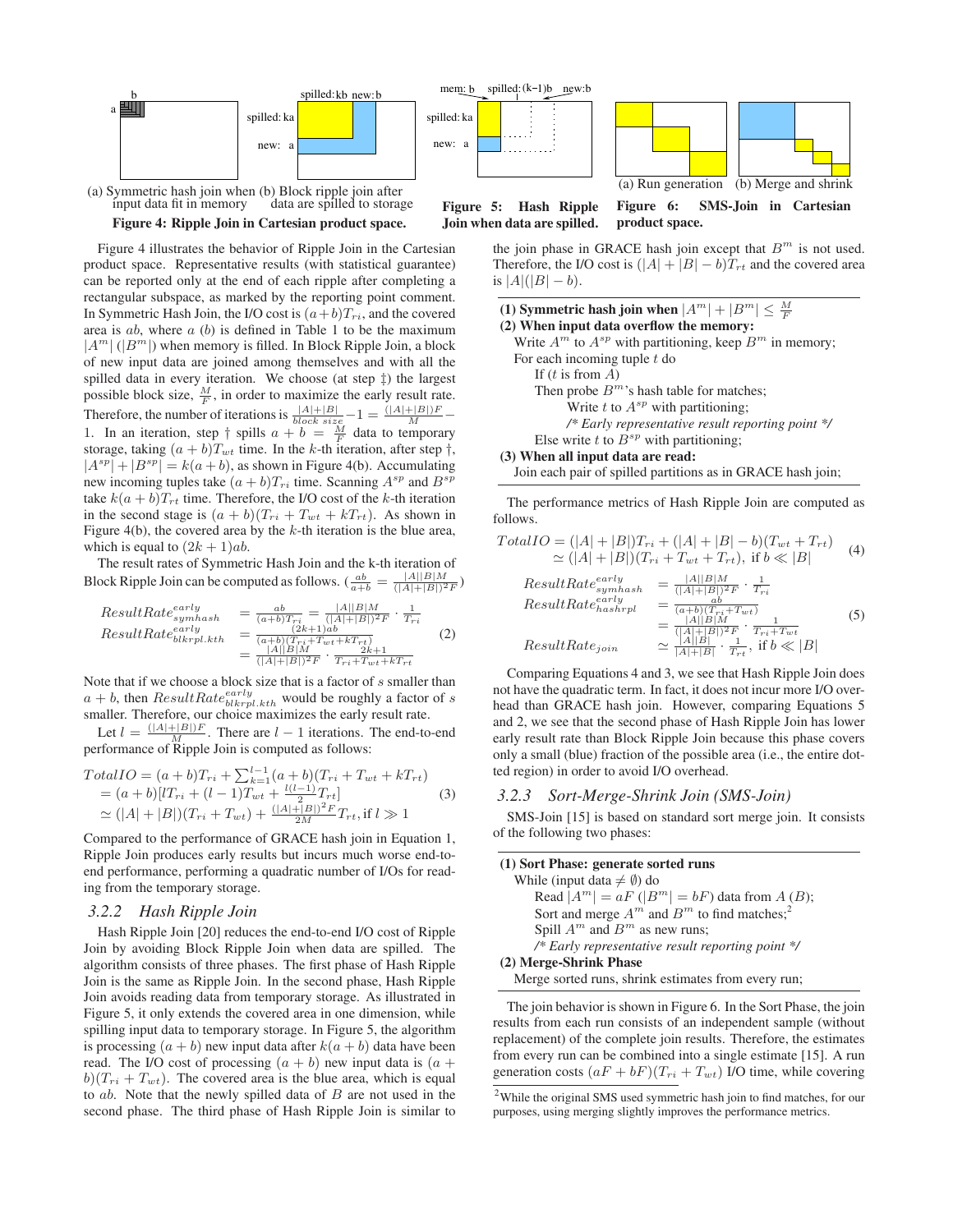**Table 2: Comparing early result rates.**  $(c = \frac{|A||B|M}{(|A|+|B|)^2FT})$ 

|                          | $F = 1.2, T_{ri} = T_{wt} = T_{rt} = T$                    |
|--------------------------|------------------------------------------------------------|
| Symmetric Hash           | $c$ (Note: must fit in memory)                             |
| Hash Ripple              | 0.5c                                                       |
| <b>SMS</b>               | 0.6c                                                       |
| Two-Way DBO              | 1.2c                                                       |
| <b>Block Ripple</b>      | $\frac{2k+1}{k+2}c: c, 1.25c, 1.40c, 1.50c, 1.57c, \ldots$ |
| PR-Join ( $\gamma = 1$ ) | $c, 1.7c, 3.2c, 6.2c, 12.2c, \ldots$                       |

 $aF \cdot bF$  area. Note that the factor F is because hash tables are not needed. In the Merge-Shrink Phase, records from all sorted runs are merged. As shown in Figure 6(b), the blue area represents the area covered by records already used in the merge, while the yellow areas are the area covered by sorted runs with records not used in the merge yet. As the merge proceeds, the blue area grows while all the yellow areas shrink until the blue area covers the entire Cartesian product space. At any moment, independent estimates can be computed from the blue and all the yellow areas, which are then combined into a single estimate. The Merge-Shrink phase takes  $(|A| + |B|)T_{rt}$  I/O time, while covering  $|A||B| - \frac{(|A| + |B|)abF}{a+b}$ new area. The performance metrics can be computed as follows:

$$
TotalIO = (|A| + |B|)(T_{ri} + T_{wt} + T_{rt})
$$
\n(6)

$$
ResultRate_{sms.sort}^{early} = \frac{abF^2}{(a+b)F(T_{ri}+T_{wt})}
$$
  
= 
$$
\frac{|A||B|M}{(|A|+|B|)^2F} \cdot \frac{F}{T_{ri}+T_{wt}} + \frac{F}{T_{ri}+T_{wt}} \qquad (7)
$$
  
ResultRate<sub>sms.merge</sub> = 
$$
\frac{|A||B| - \frac{|A||B||}{(|A|+|B|)}}{(|A|+|B|)^T_{rt}} \frac{1}{||A||+|B||} \qquad (8)
$$
  

$$
\simeq \frac{|A||B|}{|A|+|B|} \cdot \frac{1}{T_{rt}}, \text{ if } |A|+|B| \gg M
$$

Like Hash Ripple Join, SMS-Join does not perform additional I/Os for reading temporary storage. However, the covered area in the Sort Phase is limited.

#### *3.2.4 Two-Way DBO*

DBO [14] and Turbo DBO [6] mainly focus on multi-way joins, which is beyond the scope of this paper. In this paper, we focus on two-way joins. Turbo DBO is not applicable to two-way joins because its central idea "partial match" exists only when joining three or more relations. Two-way DBO can be regarded as an improved SMS algorithm. We focus on its sort phase (a.k.a. scan phase) to compute the early result rate for two-way DBO:

**Two-Way DBO Sort Phase: generate sorted runs** Read  $|A^m| = aF$  data from A; While (input data  $\neq \emptyset$ ) do Read  $|B^m| = bF$  data from B and find matches with  $|A^m|$ ; Spill  $A^m$  as a new run  $A_i$ ; Read  $|A^m| = aF$  data from A and find matches with  $|B^m|$ ; Spill  $B^m$  as a new run  $B_i$ ;  $i + +$ ;

Compared to SMS-Join, Two-Way DBO alternates the spilling and reading between  $A$  and  $B$ . In this way, it not only computes the join results between  $A_i$  and  $B_i$ , but also computes the join results between  $B_i$  and  $A_{i+1}$ , effectively doubling the early result rate of SMS-Join:

$$
ResultRate_{dbo.sort}^{early} = 2 \cdot ResultRate_{sms.sort}^{early} \tag{8}
$$

#### *3.2.5 Comparing Non-Blocking Joins*

Table 2 compares the early result rates of the non-blocking join algorithms. We see that Hash Ripple, SMS, and two-way DBO obtain significantly lower early result rate than Block Ripple Join. We seek both a higher result rate and a lower total I/O cost than Block Ripple Join.

# **4. PR-JOIN DESIGN AND ANALYSIS**

We propose *Partitioned expanding Ripple Join* (PR-Join) in this section. We discuss our design decisions in Section 4.1, then describe the algorithm in Section 4.2. In Section 4.3, we analyze the statistical properties of PR-Join. Finally, in Section 4.4, we develop analytical performance models of PR-Join and compare PR-Join with previous join algorithms analytically.

#### **4.1 Design Decisions**

**How to Achieve Higher Result Rate?** In the analysis of Block Ripple Join in Section 3.2, we observe that early result rate increases as the block size (i.e. ripple width). However, block size is limited by the memory size M. Can we do better?

Let us perform a thought experiment that *magically* removes this limitation. As shown in Figure 7(b), suppose the join algorithm has finished joining  $X$  and  $Y$ , which are now on temporary storage. In the current step, the algorithm obtains input  $X_{new}$ and  $Y_{new}$ , where  $|X_{new}| + |Y_{new}|$  is larger than memory. Suppose the algorithm spills all  $X_{new}$  and  $Y_{new}$  to temporary storage, then reads X,  $X_{new}$ , Y, and  $Y_{new}$  from temporary storage while joining them for covering the entire colored area. The step takes  $(|X_{new}| + |Y_{new}|)(T_{ri} + T_{wt} + T_{rt}) + (|X| + |Y|)T_{rt}$  I/O time, covering  $(|X_{new}| \cdot |Y| + |X| \cdot |Y_{new}| + |X_{new}| \cdot |Y_{new}|)$  new area. Therefore, its result rate is as follows:

 $ResultRate^{early}_{magic} = \frac{|X_{new}|\cdot|Y| + |X|\cdot|Y_{new}| + |X_{new}|\cdot|Y_{new}|}{(|X_{new}||+|Y_{new}|)(T_{ri}+T_{wt}+T_{rt})+ (|X|+|Y|)T_{rt}}$ We introduce two parameters,  $\mu$  and  $\nu$ , given our assumption that the read speeds of the input relations are proportional to their sizes. Let

$$
|X| = \mu b, |Y| = \mu a, |X_{new}| = \nu |X|, |Y_{new}| = \nu |Y|.
$$

Then, we have the following:

$$
ResultRate_{magic}^{early} = \frac{ab}{a+b} \cdot \frac{\mu(\nu^2 + 2\nu)}{\nu(T_{ri} + T_{wt} + T_{rt}) + T_{rt}} = \frac{|A||B|M}{(|A| + |B|)^2 F} \cdot \frac{\mu(\nu^2 + 2\nu)}{\nu(T_{ri} + T_{wt} + T_{rt}) + T_{rt}} \tag{9}
$$

Note that this equation is an extension to the Block Ripple result rate. If we set  $\mu = k$  and  $\nu = \frac{1}{\mu}$ , and we do not read  $X_{new}$ and  $Y_{new}$  from temporary storage, we can obtain the Block Ripple result rate in Equation 2.

Given the same condition as in Table 2,  $ResultRate^{early}_{magic}$  is  $\frac{\mu(\nu^2+2\nu)}{3\nu+1}$ c. Note that  $\mu$  is defined as the starting data size of the ripple (relative to memory size). Therefore,  $ResultRate_{magic}^{early}$  increases with a factor of  $\frac{\nu^2 + 2\nu}{3\nu + 1}c$  as the data size grows. In Block Ripple Join, the choice of  $\nu = \frac{1}{\mu}$  offsets this growth. To achieve high result rate, we choose a constant  $\nu$  — the width of a ripple expands multiplicatively over time, as shown in Figure 7(c).

**How to Make the Magical Algorithm Practical?** We face two problems. First, how to realize the join of X,  $X_{new}$ , Y, and  $Y_{new}$ given limited memory size? Second, the I/O cost of a magic ripple step increases as the new data size (if  $\nu$  is fixed). However, to maintain statistical guarantee, the algorithm can only compute the estimate of the desired aggregate when a magic ripple step completes. Therefore, the interval between two reporting points is longer, incurring slower responses to front-end users. The second problem is how to reduce the execution time of a magic ripple step.

We solve both problems by exploiting *hash partitioning*: performing hash partitioning for all spilled data, and more importantly, executing the *magic* algorithm for a partition if the partition satisfies a *join invocation condition* (e.g.,  $\nu \geq threshold$ ).

Figure 7(d) illustrates the basic idea. Conceptually, we view the inputs as re-arranged according to the  $n$  hash partitions. Join results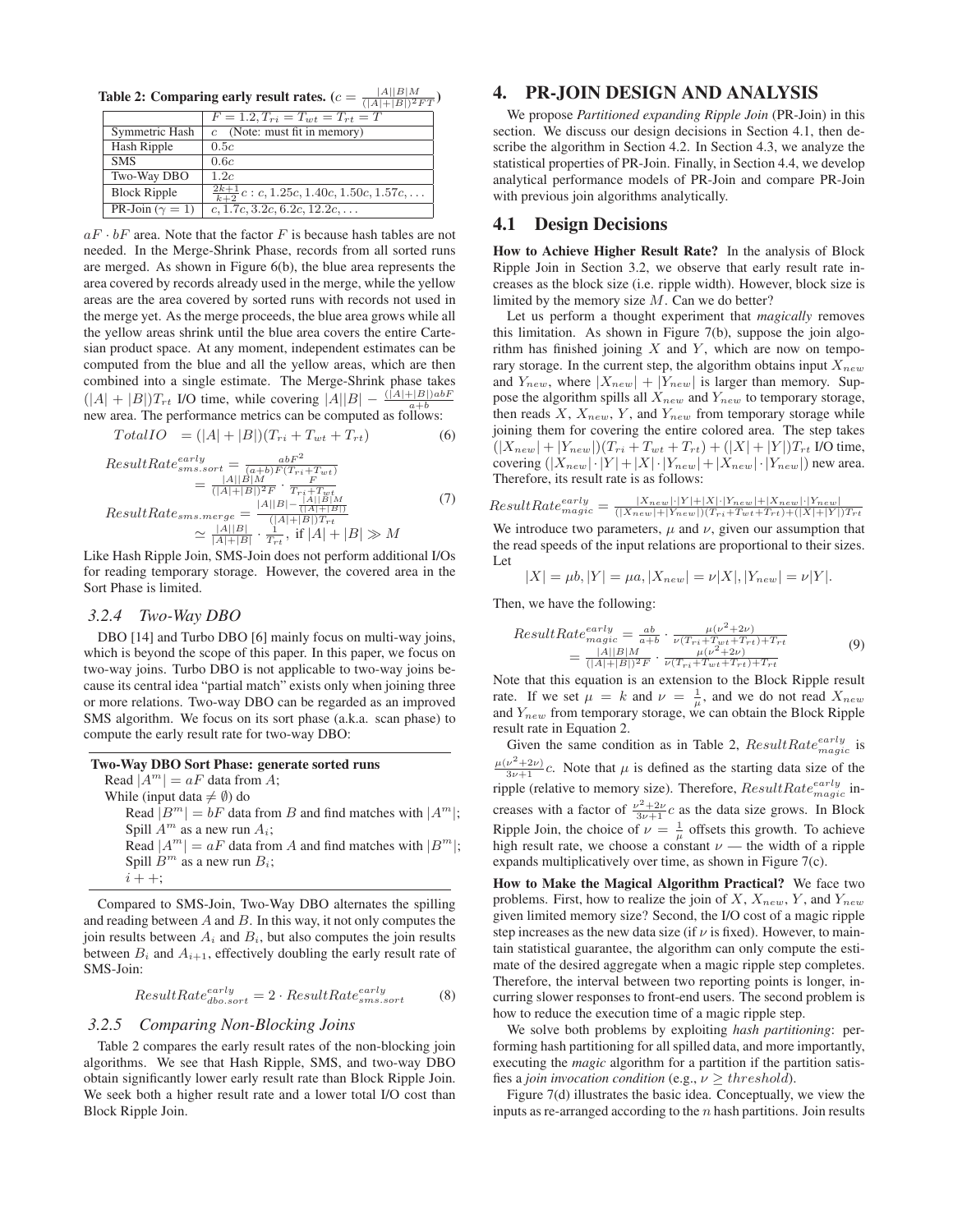

(c) Width expands multiplicatively (d) Employing hash partitioning **Figure 7: PR-Join design decisions.**

can only appear in the shaded regions. As input data come, all the partitions grow at similar speed. We perform expanding ripples on individual partitions. The first problem is solved because joining a partition requires only  $\frac{1}{n}$  of memory space. The second problem is addressed because estimates can be updated after completing the magic ripple in *individual* partitions. Therefore, the report interval between two estimates can be reduced roughly by a factor of  $n$ .

We call this algorithm *Partitioned expanding Ripple Join* (PR-Join). Note that this algorithm contrasts with the non-partitioned, fixed-width ripples of Block Ripple Join. Although hash partitioning was extensively used in previous join algorithms, to our knowledge, our proposal is the first to exploit hash partitioning for faster representative early results.

# **4.2 PR-Join Algorithm**

PR-Join algorithm consists of the following three phases.

**(1) Symmetric Hash Join when**  $|A^m| + |B^m| \leq \frac{M}{F}$ **(2) When input data overflow the memory:** Remove  $A^{m}$ 's and  $B^{m}$ 's in-memory hash tables for more space; for  $i = 1$  to n do  $oldA_i = |A_i^m|; oldB_i = |B_i^m|; newA_i = newB_i = 0;$ While (input data  $\neq \emptyset$ ) do Read record t:  $i = HashPartition(t);$ If  $(t \text{ is from } A)$ Then  $newA_i++$ ; Append t to  $A_i^m$ ; Spill oldest page of  $A_i^m$  to  $A_i^{sp}$  if no space; Else  $newB_i++$ ; Append t to  $B_i^m$ ; Spill oldest page of  $B_i^m$  to  $B_i^{sp}$  if no space; If (JoinInvokeCond( $oldA_i$ ,  $oldB_i$ ,  $newA_i$ ,  $newB_i$ )==True) Then  $Join(i)$ ;  $oldA_i+=newA_i; oldB_i+=newB_i;$  $newA_i = newB_i = 0;$ **(3) When input data are all read:** for  $i = 1$  to *n* do Join(*i*);

## **Subroutine: Join(**i**):**

While (free space  $\langle |A_i^{sp}|F + |A_i^{m}|(F-1) \rangle$  do Choose  $j \neq i$  and spill one page of partition j; Read  $A_i^{sp}$  into memory and build in-memory hash table for  $A_i$ ; Scan  $B_i^m$  and  $B_i^{sp}$  while probing the hash table for matches and avoiding matches between previously joined records; */\* Early representative result reporting point \*/*

PR-Join performs symmetric hash join when input data fit in memory. When input data are larger than memory, the second phase of the algorithm hash partitions the input data. If a partition satisfies the join invocation condition, then the *Join* subroutine is invoked for generating join results among all the present records in the partition. We discuss the join invocation condition in Section 4.4. In the third phase when all input data are read, the *Join* subroutine is invoked for generating all remaining join results.

The algorithm maintains old and new record counts for every partition for two purposes. First, they are used to evaluate the join invocation condition. Second, the *Join* subroutine ensures to generate join results *exactly once* by comparing record IDs against the counts to distinguish old records from new records.

#### **4.3 Statistical Guarantee**

We focus on sub-space  $A_i \times B_i$  as shown in Figure 7(d). Given that the function  $HashPartition()$  randomly maps records to partitions, the input records in  $A_i$  are randomly chosen from the records in A. Since the records in A are in random order, the records in  $A_i$ are also in random order. Similarly, the input records in  $B_i$  are in random order. Moreover, every invocation of  $Join(i)$  covers a (growing) rectangle in  $A_i \times B_i$ . Therefore, Ripple Join formulae can be applied to  $A_i \times B_i$  for computing the estimates and confidence bounds for aggregates on the join results of  $A_i \bowtie B_i$ .

The join results in  $A_i \times B_i$  ( $i = 1, ..., n$ ) are an independent subset of the complete set of the join results of  $A \bowtie B$ . SMS-Join [15] formulae can be applied to combine the estimates from individual partitions into a single estimate. Therefore, PR-Join provides statistical guarantee for online aggregation.

### **4.4 Cost Analysis**

**Analyzing a Join Step.** In the second phase, reading input data is performed in the main code, while reading temporary storage is performed only in the  $Join(i)$  subroutine. However, spilling data to temporary storage may happen in both the main code and the  $Join(i)$  code. For simplicity of analysis, we define a conceptual join step for  $Join(i)$  to include reading new input data of  $A_i$  and  $B_i$ , spilling them to temporary storage, and reading data in  $A_i$  and  $B_i$  from temporary storage for  $Join(i)$  processing.

We can use the same notation as in Figure 7(b), while imagining the entire rectangle represents  $A_i \times B_i$ . Note that on average  $\frac{a+b}{n}$ new data are still in memory. Therefore, the I/O cost of the join step is  $(|X_{new}| + |Y_{new}|)(T_{ri} + T_{wt}) + (|X_{new}| + |Y_{new}| + |X| +$  $|Y| - \frac{a+b}{n}$ ) $T_{rt}$ . The covered new area is  $(|X_{new}| \cdot |Y| + |X| \cdot$  $|Y_{new}| + |X_{new}| \cdot |Y_{new}|$ . Note that the density of the area is n because of hash partitioning, as discussed in Section 2. Therefore, we have the following:

$$
ResultRate_{nr}^{early}
$$

 $ResultRate^{early}_{pr} = \frac{n(|X_{new}| \cdot |Y| + |X| \cdot |Y_{new}| + |X_{new}| \cdot |Y_{new}|)}{(|X_{new}| + |Y_{new}|)(T_{ri} + T_{wt}) + (|X_{new}| + |Y_{new}| + |X| + |Y| - \frac{a+b}{n})T_{rt}}$ The size of the partition is  $\frac{a+b}{n}$  at the end of Symmetric Hash Join. Let  $|X| = \mu \frac{b}{n}$ ,  $|Y| = \mu \frac{a}{n}$ ,  $|X_{new}| = \nu |X|$ , and  $|Y_{new}| = \nu |Y|$ .  $ResultRate^{early}_{pr} = \frac{|A||B|M}{(|A|+|B|)^2F} \cdot \frac{\mu(\nu^2+2\nu)}{\nu(T_{ri}+T_{wt}+T_{rt})+(\nu^2+2\nu)}$  $v(T_{ri}+T_{wt}+T_{rt})+(1-\frac{1}{\mu})T_{rt}$ (10)

This is the same equation as Equation 9 except for the  $\frac{1}{\mu}$  term representing the savings of keeping portions of partition  $i$  in memory. **Join Invocation Condition.** We set  $\nu$  to be a constant parameter  $\gamma$ . We would like to use the following join invocation condition:  $\frac{new \ data \ size}{old \ data \ size} \geq \gamma$ . It can be rewritten as  $\frac{current \ data \ size}{old \ data \ size} \geq 1+\gamma$ , where current data include both old and new data.

However, since every partition grows at similar speed, this join invocation condition is likely to become true for all partitions at almost the same time. The algorithm would alternate between two states: (i) input reading and spilling without generating any join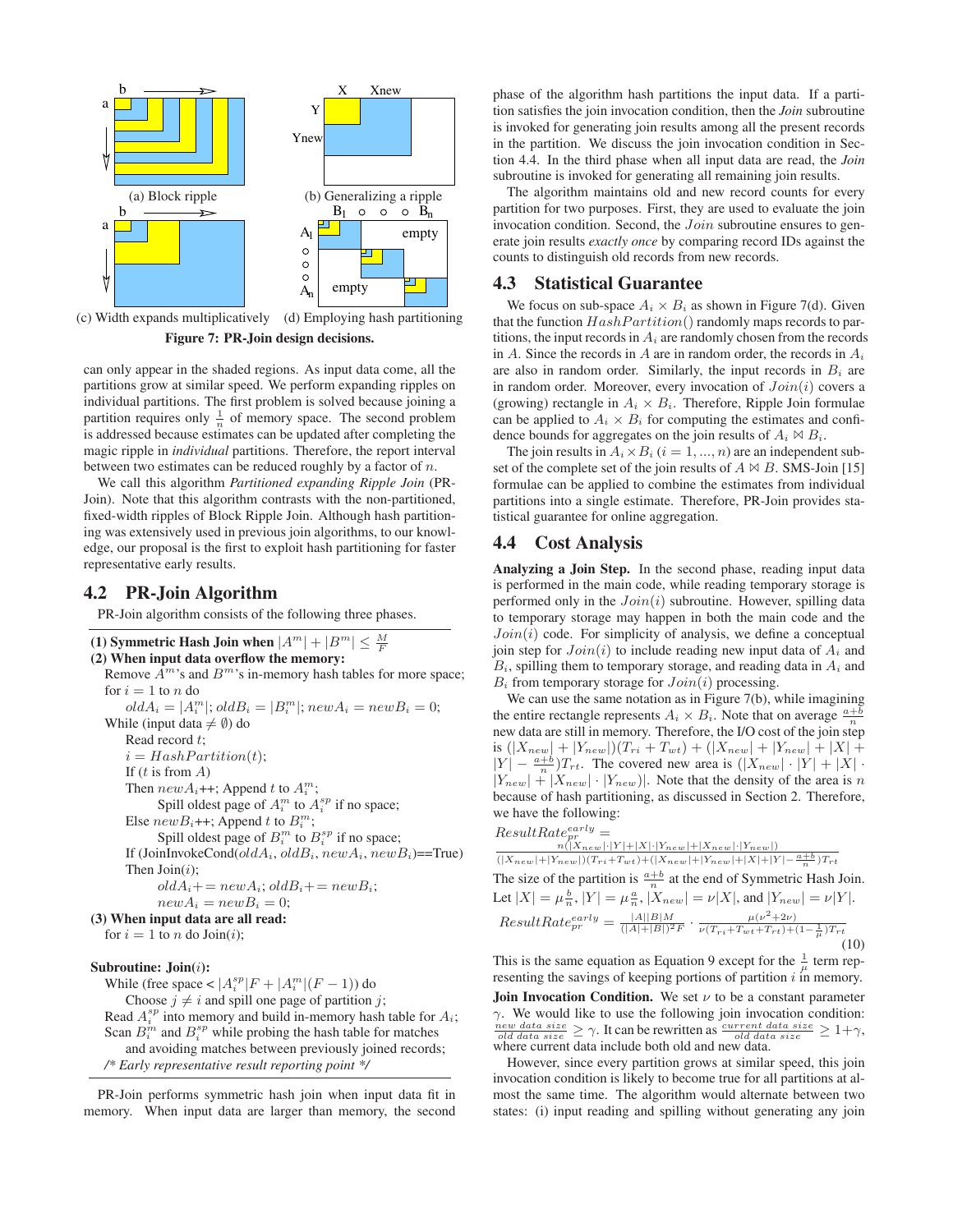results; and (ii) invoking *Join* subroutine for all partitions. This would result in a long time between two reporting points. To avoid this behavior, we stagger the invocations of the first  $Join$  for different partitions so that all the join invocations of different partitions are distributed evenly.

Moreover, we introduce a stop constraint: when the algorithm almost completes reading the input data, we need to be cautious about invoking *Join* subroutine because phase three may be too close and the current invocation could be wasteful.

The join invocation condition for  $j$ -th join step for partition  $i$  $(i = 0, 1, ...)$  is as follows:

$$
\left\{\begin{array}{ll} \text{Return true:} & \frac{current\ data\ size}{old\ data\ size} \geq (1+\gamma)^{1+\frac{i}{n}}, j=1\\ \text{Return true:} & \frac{current\ data\ size}{old\ data\ size} \geq 1+\gamma, j>1\\ \text{Return false:} & \frac{(|A|+|B|)/n}{clt+|B|/n} & \leq 1+\gamma \ (stop\ constraint) \end{array}\right.
$$

The first *Join* is invoked for partition *i* when current data size is  $\frac{a+b}{n}(1+\gamma)^{1+\frac{i}{n}}$ . Subsequent *Join* is invoked when the data size increases by a factor  $(1 + \gamma)$ . Therefore, *Join* is invoked for partition *i* when current data size is  $\frac{a+b}{n}(1+\gamma)^{j+\frac{i}{n}} (j \ge 1)$ .

We consider all the  $Join$  invocations for all  $n$  partitions. The first  $Join$  invocation occurs (for partition 0) when current data size is  $(a + b)(1 + \gamma)$ . After that, there is a *Join* invocation whenever current data size grows  $(1 + \gamma)^{\frac{1}{n}}$  times. Thus join invocations are indeed distributed evenly.

**Result Rate Given the Join Invocation Condition.** We compute  $\mu$  and  $\nu$  for the *j*-th join invocation of partition *i*:

$$
\begin{cases} \text{When } j = 1; \quad \mu = 1, \nu = (1 + \gamma)^{1 + \frac{i}{n}} - 1\\ \text{When } j > 1; \quad \mu = (1 + \gamma)^{j - 1 + \frac{i}{n}}, \nu = \gamma \end{cases} \tag{12}
$$

Note that Equation 10 increases as  $\mu$  or  $\nu$  increases. Since  $\mu$  >  $(1 + \gamma)^{j-1}$  and  $\nu \geq \gamma$ , we can compute the lower bound of the result rate. For example, if  $\gamma = 1$ , then the lower bound of result rate is  $2^{j-1}$   $\frac{3}{4-2^{1-j}}c$  given the same condition as in Table 2. By assigning  $j$  to be 1, 2, ..., we obtain  $c$ , 1.7 $c$ , 3.2 $c$ , 6.2 $c$ , 12.2 $c$ , ..., increasing exponentially. The maximum  $j$  is determined by input data size. For example, if the input data size is 32 times memory size, then  $j_{max} = 5$  and 12.2c result rate can be achieved. Clearly, PR-Join achieves much higher early result rates, compared to those of Block Ripple Join in Table 2.

**Total I/O Time.** Note that input data are read once and at most spilled to temporary storage once. This part of the I/O cost is  $(|A|+$  $|B|$ )( $T_{ri}+T_{wt}$ ). On the other hand, data on temporary storage may be read multiple times in the  $Join$  invocations. We compute total number of I/O reads from temporary storage for partition *i*:

$$
ReadTemp_i \leq \sum_{j=1}^{l} \frac{a+b}{n} (1+\gamma)^{j+\frac{i}{n}} + (|A_i|+|B_i|)
$$

where *l* is the maximum number of join steps for partition *i* in phase two. Denote  $q = 1 + \gamma$ ,  $p = \frac{a+b}{n}(1 + \gamma)^{\frac{i}{n}}$ , and  $z = |A_i| + |B_i|$ . Then the stop constraint requires  $pq^{l+1} \leq z$ . Therefore, we have

$$
ReadTemp_i \le p \sum_{j=1}^{l} q^j + z < p \frac{q^{l+1}}{q-1} + z \le (\frac{1}{q-1} + 1)z = (1 + \frac{1}{\gamma})z
$$
\nThe total UQ cost can be computed as follows:

The total I/O cost can be computed as follows:

$$
TotalIO \le (|A|+|B|)(T_{ri}+T_{wt}+(1+\frac{1}{\gamma})T_{rt})
$$
 (13)

We see that PR-Join achieves much better total I/O cost than Ripple Join: Compared to GRACE join, PR-Join incurs only an additional  $\frac{1}{\gamma}T_{rt}$  cost per input page.

**Impact of Different**  $\gamma$ . As shown in Equation 13, larger  $\gamma$  leads to smaller total I/O costs. On the other hand, since current data size grows  $(1 + \gamma)^{\frac{1}{n}}$  between two join invocations, larger  $\gamma$  leads to sparser join invocations. Consider the case where two PR-Join with different  $\gamma$ 's have both processed the same amount of input data. The partitions of the PR-Join with the larger  $\gamma$  must be joined longer time ago. Therefore, it must have generated fewer join results. Note that it may take the two joins different time to reach this point. Nevertheless, depending on the actual system configuration, larger  $\gamma$  tends to give lower result rate.

# **5. PR-JOIN OPTIMIZATIONS**

In this section, we describe optimization techniques in PR-Join implementations. We not only discuss PR-Join implementation in DWBI systems (including the use of SSDs for temporary storage), but also describe how to adapt PR-Join for joining data streams.

### **5.1 PR-Join Optimizations in DWBI Systems**

We implemented PR-Join to model the online aggregation in a DWBI environment. We describe several issues in the following.

**Handling Data Skews.** Data skews can result in skewed hash partition sizes, which leads to large variance of result rate and execution times for joining an individual partition. We avoid this problem by performing a skew remapping step in the PR-Join algorithm. The skew remapping step is performed at the point where the memory is half full during the Symmetric Hash Join phase. Since input records are in random order, the join keys in memory at this point form a representative sample of the entire set of input join keys. We build a histogram on the join keys to re-assign them evenly to hash partitions. At this moment, input data are all in memory, and half of the memory is still available. Therefore, we can re-partition the input in memory without incurring additional I/Os. After that, PR-Join uses the remapped hash function for partitioning input data.

**Fine-Grain Memory Management.** Given a temporary storage I/O size *S*, partition *i* is allocated at least 2*S* memory for  $A_i^m$ and  $B_i^m$ . Naively, one may organize this memory into two  $S$ -sized buffers for  $A_i^m$  and  $B_i^m$ , respectively. When a buffer is filled, it is spilled to the corresponding partition on temporary storage. However, it may happen that both buffers of a partition are just spilled. Therefore, in the worst case, the amount of memory-resident data per partition is close to 0. What we want is to keep as much data in memory as possible to reduce the number of I/O reads from the temporary storage for the join invocations. We achieve this goal by using fine-grain 4KB page sized memory management for every partition.  $A_i^m$  and  $B_i^m$  share all the 4KB buffers that consist of the 2S space in memory. Whenever 2S space is full, the larger of  $A_i^m$ and  $B_i^m$  must have at least  $S$  data. Therefore,  $S$  data is spilled from the larger of  $A_i^m$  and  $B_i^m$ . In this way, in the worst case, there are at least S memory-resident data per partition.

**More Flexible Join Invocation Conditions.** The behavior of PR-Join can be modified with different join invocation conditions. The join invocation condition with constant parameter  $\gamma$  is just one example. For example, we can design another condition to incorporate front-end user feedbacks. Users may want to see the estimates after certain percentage of inputs have been processed, while not caring about estimate updates before this point. Then we can use the join invocation condition to stop the join invocations until the point is reached.

**I/O Parallelism.** Our algorithm analysis in this paper assumes sequential I/Os. However, our implementations of all the join algorithms are capable of exploiting the I/O parallelism across multiple I/O devices and within a single device. For example, the input storage and the temporary storage may be separate devices. In such situations, our implementations exploit the parallelism by issuing asynchronous read/write I/O requests (e.g., through libaio).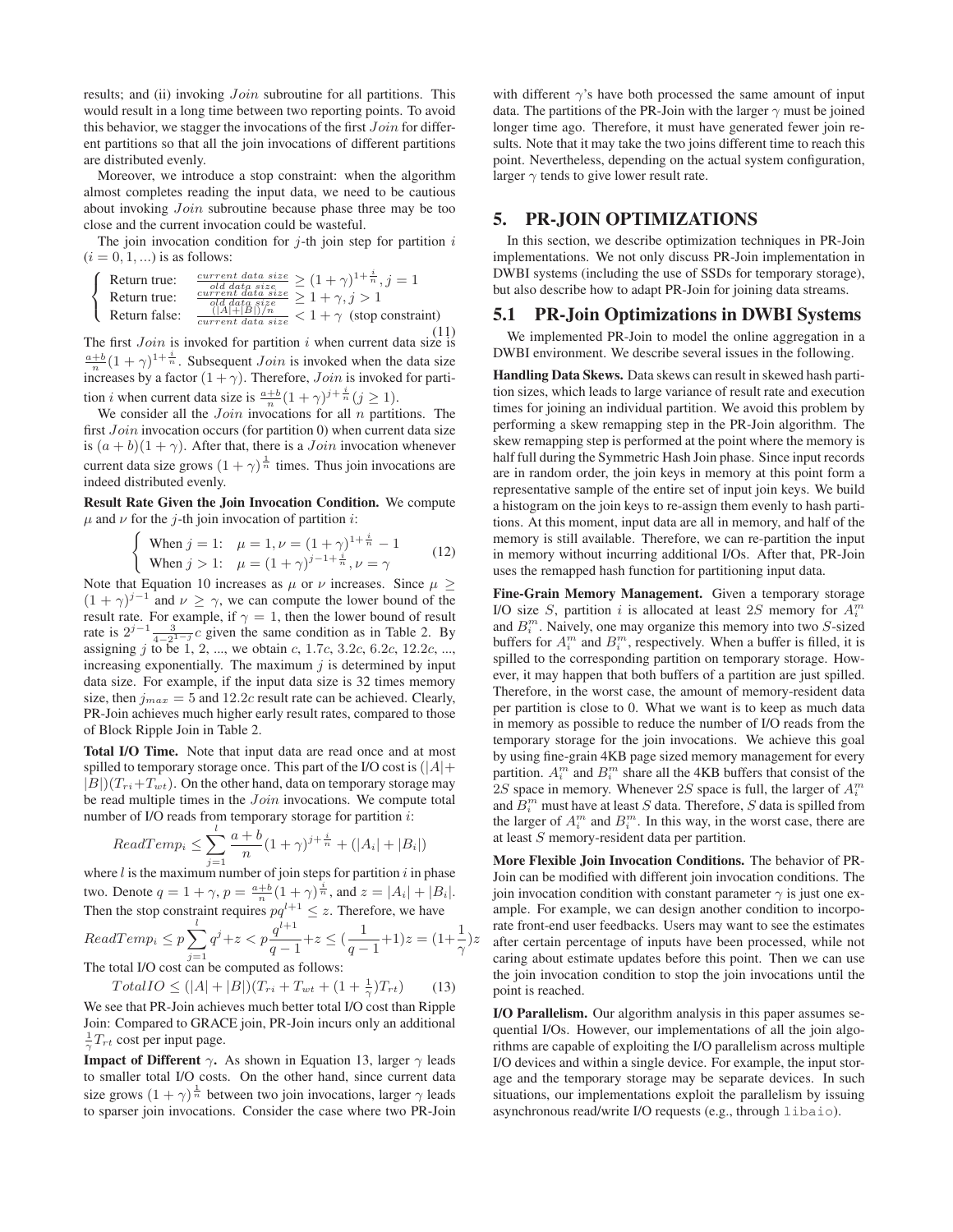# **5.2 Exploiting SSDs as Temporary Storage**

Recent works have studied flash-based devices, such as Solid State Drives (SSDs), in various aspects of data management [1, 2, 3, 9, 17, 19, 22, 23, 25]. However, since SSDs are more expensive than HDDs in terms of \$/GB, we expect that the majority of the data in a large DWBI system will still be stored in HDDs (at least in the near future), while SSDs can be employed judiciously for improving the performance of critical operations and data structures [2]. For example, SSDs are an attractive option for storing intermediate results during join processing.

Using an SSD for temporary storage has two main advantages over a hard drive. First, (current and future generations of) SSDs have higher I/O bandwidth than hard drives because SSD bandwidth is not limited by mechanical operations. Note that compared to the I/Os in GRACE join, the extra I/Os in non-blocking joins are all I/O reads from temporary storage. Faster temporary storage provides two benefits: (i) it reduces the absolute time of the extra I/O reads; (ii) it better overlaps the I/O reads from temporary storage with the reading from the (possibly slower) input storage.

Second, peak performance on SSDs can be achieved with much smaller sized I/Os. For example, one can achieve the peak performance of an Intel X25E SSD using 1MB sized reads, as well as using over eight concurrent 64KB sized reads (I/O parallelism). The I/O size determines the buffer size per partition in memory. Given a fixed memory size,  $\frac{1}{k}$  of I/O size means k times maximum number of partitions, and thus  $k$  times maximum input data size can be handled with peak I/O performance. Moreover, the individual partition size reduces by a factor of  $\frac{1}{k}$ . The join invocation time for an individual partition reduces accordingly, leading to shorter intervals between join result generation and faster user response times.

# **5.3 PR-Join on Finite Data Streams**

Like PR-Join, existing progressive join algorithms for finite data streams (e.g., RPJ [24], XJoin [26], Hash-Merge Join [21]) assume limited memory and hence migrate additional tuples to disk. The join execution switches between three stages. The *mm-stage* is active as long as the data transmission is not suspended and it joins tuples that are currently in-memory from both streams. The *md-stage* and the *dd-stage* are active when data transmission is suspended or completed. In the md-stage, in-memory tuples from one stream are joined with in-disk tuples from the other stream. Similarly, in the dd-stage, in-disk tuples from both streams are joined together.

Different progressive join algorithms differ in their flushing strategies and the order in which they invoke different join stages. These two design decisions are optimized with the general goal of producing early join results at a high rate. For example, RPJ dynamically chooses join stages and join buckets that maximize the output rate. It also flushes data from memory to disk intelligently—it prefers keeping tuples that are likely to join with future tuples in memory so that the default mm-stage can output at a high rate.

Unlike non-blocking joins designed for online aggregation, progressive joins do not provide statistical guarantee. For example, RPJ may choose to keep one particular bucket of tuples in memory (as that bucket is highly likely to join with future tuples) and flush others to disk; then the output of the default mm-stage will be statistically biased towards tuples falling into that particular bucket. Therefore, the generated results are not statistically representative of the entire join results.

Intuitively, statistical guarantees tend to have negative impacts on result rate because they require certain join behaviors. Interestingly, PR-Join, in addition to providing statistical guarantees, can achieve better early result rate than RPJ, the state-of-the-art progressive join algorithm. This is due to the following two reasons. First, PR-Join combines all mm-, md- and dd-stages for a bucket together in a single join invocation, incurring less overall I/O cost. For example, let  $m_i$  ( $d_i$ ) denote the in-memory (in-disk) part of bucket i. Let  $(m_i, d_i)$  denote the join operation of  $m_i$  of the first stream and  $d_i$  of the second stream.  $(d_i, m_i)$  and  $(d_i, d_i)$ are defined similarly. Then, an instance of RPJ may decide to invoke different join stages in this order: ...,  $(m_1, d_1)$ ,  $(d_1, m_1)$ ,  $(d_5, d_5), \ldots, (d_1, d_1), \ldots$ , which results in reading  $d_1$  of both streams twice for a single join operation on bucket 1. The last ddstage in the above example needs to re-read  $d_1$  of both streams from disk because they are evicted from memory to make space for  $(d_5, d_5)$  due to limited memory. In contrast, PR-Join always joins the entire bucket together as  $(m_1 \cup d_1, m_1 \cup d_1)$ , reading  $d_1$  of each stream only once for joining bucket 1. Second, PR-Join uses hash partitioning and ensures that individual partitions fit into memory, which allows using efficient hash join on the partitions. In contrast, RPJ's buckets can be larger than the available memory and therefore they are joined using more expensive Progressive Sort Merge Join [5] during the dd-stage.

We have extended PR-Join for finite data streams. In such environments, input data may be stalled for a long time due to network congestion. Therefore, we modify the join invocation condition as defined in Section 4.4: We perform joins not only when the join invocation condition is true, but also when the system detects that the input is stalled (based on a timeout value).

## **6. EXPERIMENTAL EVALUATIONS**

We evaluate PR-Join in two environments. We perform real machine experiments to model DWBI environments in Section 6.1. Then in Section 6.2, we study PR-Join on finite data streams using the simulation framework obtained from the authors of RPJ [24], the state-of-the-art algorithm specialized for this purpose.

### **6.1 PR-Join in DWBI Environments: Real Machine Experiments**

**Machine Configuration.** We perform all real machine experiments on a Dell Precision 690 workstation, which contains a quadcore Intel Xeon 5345 CPU (2.33GHz, 8MB L2 cache, 1333MHz FSB), 4GB DRAM, and four SATA drives. One drive stores system files and programs. We use the other three in our experiments: two 200GB 7200rpm Seagate Barracuda disks (77MB/s read/write bandwidth per disk) and one Intel 32GB X25-E SSD (250MB/s read and 170MB/s write bandwidth). The workstation runs Ubuntu 8.04.1 (Hardy) with Linux 2.6.24 kernel. All code is compiled with g++ 4.2.4 compiler with "-O2" optimization.

**Join Implementations.** We implemented GRACE, Ripple Join, and PR-Join as described in Section 3 and Section 4. As analyzed in Section 3, GRACE achieves low total I/O cost, while Ripple Join achieves the best representative early result rate among existing non-blocking joins. These two extreme cases mark the boundary of the empty region in the design space, which is PR-Join's target.

As discussed in Section 5.2, we believe that most data in DWBI systems will still be stored on hard drives (at least in the near future). Therefore, input relations are stored on one Barracuda disk in our experiments. On the other hand, we perform experiments using two types of temporary storage: the other Barracuda disk or the SSD. The join outputs are consumed in memory, modeling online aggregation. To avoid the caching effects of the operating system, our join implementations open raw devices with  $O$ \_DIRECT flag. libaio asynchronous I/Os are used unless otherwise noted.

In our default configuration, we allocate 500MB memory space for the join operation. The two input relations are stored sequen-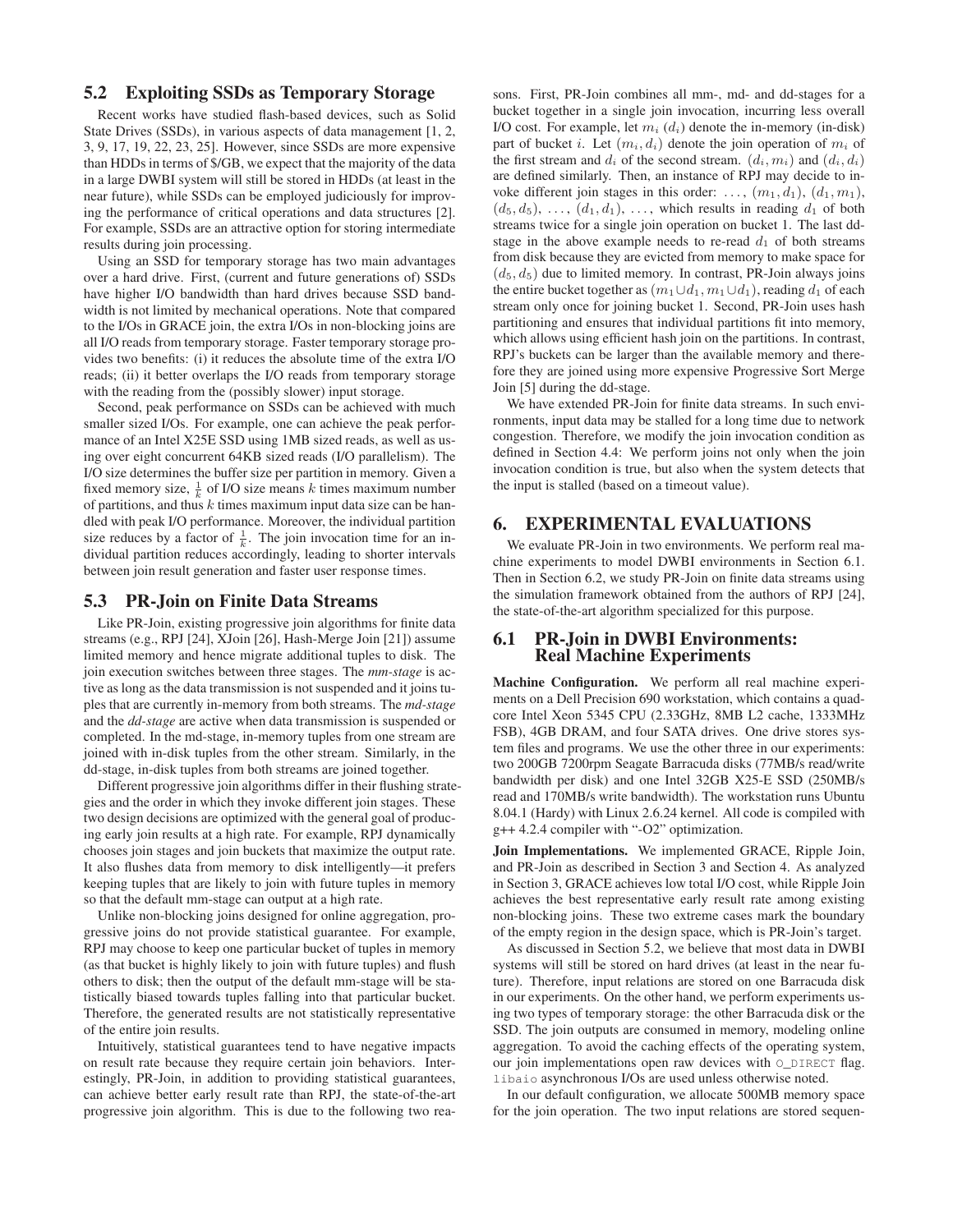



**Figure 8: Verifying analytical models with experimental results.** (10GB joins 10GB, temp disk,  $\gamma = 1$ )

tially on the input disk. Therefore, the join implementations perform 1MB sized I/O reads for the inputs. GRACE hash join use 1MB sized buffers for partitions, performing 1MB sized read and write I/Os to the temporary storage. Ripple Join performs sequential 1MB sized I/O reads and writes to the temporary storage (after data are spilled). Note that large I/O size achieves higher I/O bandwidth for both hard disks and SSDs. Therefore, our implementations maximize the performance of GRACE and Ripple Join.

PR-Join allocates 2S memory space for each pair of  $A_i^m$  and  $B_i^m$ , where S is the extent size for temporary storage. S is 1MB with disk as temporary storage, while  $S$  can be  $4KB$  to  $1MB$  when SSD is used as temporary storage. When the space is filled, S data from the larger of  $A_i^m$  and  $B_i^m$  will be spilled to temporary storage. We maintain 1MB sized spill buffer to accumulate spills from all partitions. When the spill buffer is full, we perform 1MB sized writes to the temporary storage. The temporary storage is read with S sized I/Os.

In most experiments, we join two 10GB input relations. A record is 100 bytes, consisting of a randomly generated 4-byte join key and a payload attribute. Every record in relation A matches one record in relation B. The record orders in the two relations are random. In addition, we also perform sensitivity analysis by varying the input relation size and the join key distribution.

**Verifying Analytical Models.** Figure 8 compares the computed performance using our analytical models (with "c-" prefix) and the experimental results. Since our model assumes synchronous I/Os, we replace libaio with pread/pwrite system calls for performing synchronous I/Os in this set of experiments. (All other experiments use the default libaio implementations.) In the computation, we use the following disk parameters measured by microbenchmarks: (i) sequential 1MB read latency is 13.687ms; (ii) sequential 1MB write latency is 13.757ms; (iii) random 1MB read latency is 25.515ms. Fudge factor for the input is 1.29 in our implementation. As shown in Figure 8, we see that our analytical models match the real machine results very well. The predicted end-to-end time of Ripple Join is slightly smaller because our analytical model ignores CPU cost, which shows up slightly after a large number of Block Ripple iterations.

**Disk as Temporary Storage.** Figure 9 compares the performance of PR-Join with GRACE and Ripple Join when disk is used as temporary storage. Figure 9(a) and (b) show the cumulative join results over time, while Figure 9(c) and (d) compare result rates and report intervals of the algorithms, respectively. We see that GRACE does not generate any results until I/O partitioning phase completes. After that, it joins pairs of partitions and quickly generates join results, achieving low end-to-end time. Ripple and PR-Join report join results only at the reporting points, where statistical computations are meaningful. Ripple join suffers from poor end-to-end time. The increasing step sizes of Ripple curve is because the higher and higher cost of performing a Block Ripple iteration.

PR-Join achieves better end-to-end performance and better result rate than Ripple Join. The flat part of PR-Join is when it hits the stop constraint of the join invocation condition. The end-to-end time of PR-Join is 6.2x faster than Ripple Join, which is only 44% slower than GRACE. Moreover, as shown in Figure  $9(c)$  we see that PR-Join achieves orders of magnitude higher result rate than Ripple Join. Furthermore, as shown in Figure 9(d), we see that PR-Join achieves orders of magnitude lower report intervals through partitioning, thus providing a smoother result generation curve for better front-end user experience.

**SSD as Temporary Storage.** Figure 10 compares the performance of PR-Join with GRACE and Ripple Join when SSD is used as temporary storage. As shown in Figure 10(a), comparing PR-Join and Ripple Join, we reach similar conclusions as in the case of disk as temporary storage: PR-Join achieves faster representative early results and shorter end-to-end time than Ripple Join. Compared to GRACE, the end-to-end performance of PR-Join is now very close to GRACE, because the SSD can process I/Os faster than the input disk, thus more effectively overlapping the I/Os of temporary storage with the input I/Os.

We vary the temporary storage extent size in Figure 10(a) and (b). We see that both 64KB and 1MB extent sizes achieve similar performance, while 4KB extent size performs significantly worse. This is because even with 32 parallel requests, 4KB reads can obtain only 60% of the SSD's peak read bandwidth. Figure 10(c) compares 64KB and 1MB extent size in terms of report intervals. We see that 64KB extent size achieves significantly shorter report intervals. As discussed in Section 5.2, smaller extent size results in larger number of partitions, thus processing time is shorter for joining individual partitions.

In Figure  $10(d)$ , we remove the stop constraint from the join invocation condition in PR-Join. The result is *almost an ideal PR-Join curve*: achieving smooth, fast representative early results, while obtaining close to optimal end-to-end performance. This is because SSD successfully overlaps the extra reads to temporary storage with input reading.

Given the above results, we use 64KB extent size and remove the stop constraint in PR-Join in the rest of the SSD experiments.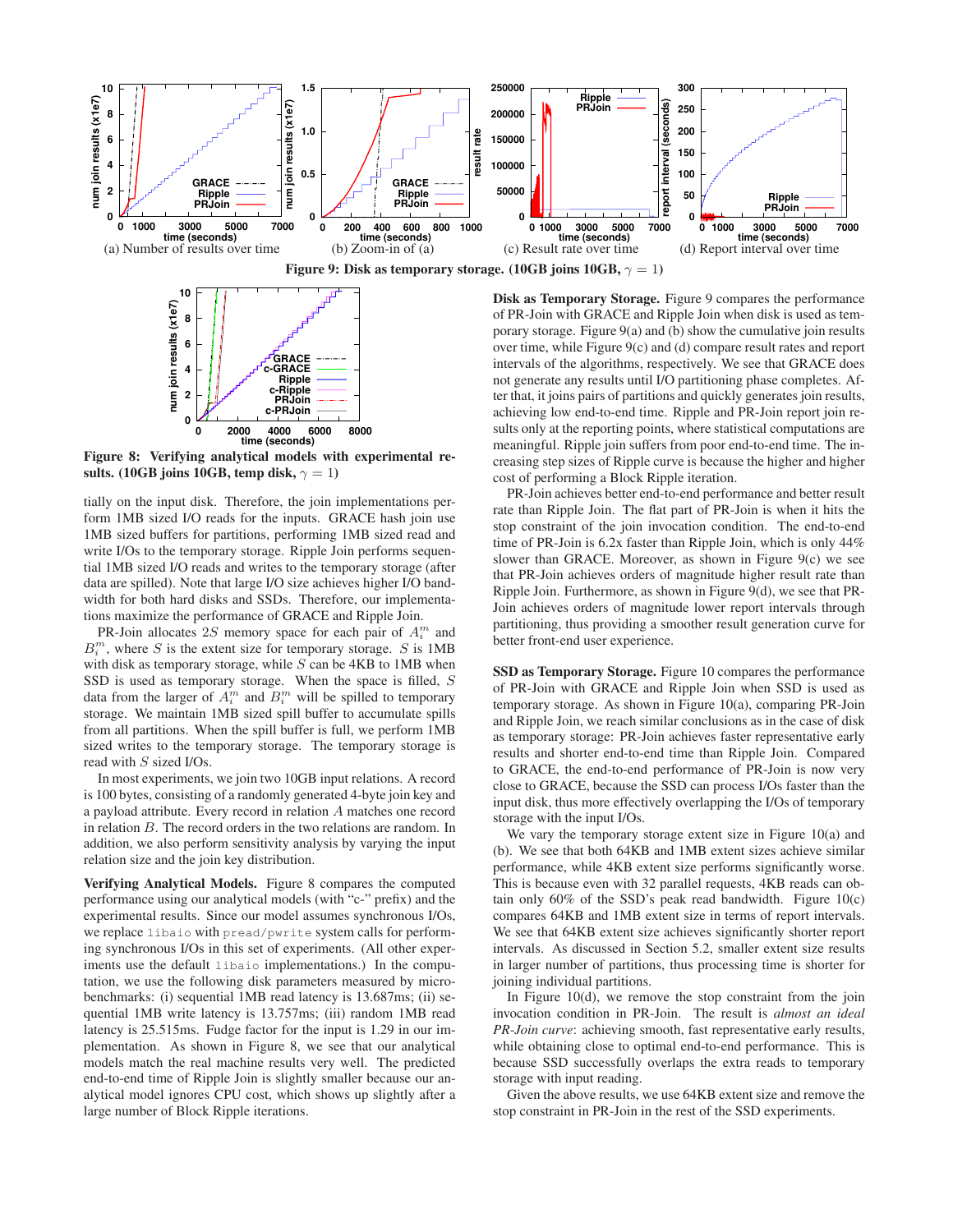

10<sup>5</sup> 10<sup>6</sup>  $\frac{10}{100}$ <br> $\frac{10}{100}$ 

 0 500 1000 1500 2000 2500 Time (sec)

PR-Join RPJ

**Varying**  $\gamma$ . Figure 11 varies  $\gamma$  for the PR-Join curve in Figure 10(d). By default, we use  $\gamma = 1$  in the other experiments. Here, we compare  $\gamma = 1$  with  $\gamma = 2$  and  $\gamma = 0.5$ . As discussed in Section 4.4, increasing  $\gamma$  results in faster end-to-end performance but probably lower early result rate. This is clearly shown in the comparison of  $\gamma = 1$  with  $\gamma = 2$ . However, the case of  $\gamma = 0.5$  not only has longer end-to-end time, but also has lower early result rate. This is because when  $\gamma = 0.5$ , PR-Join performs dramatically more reads from temporary storage for performing the join invocations more frequently than  $\gamma = 1$ . It is impossible to overlap all the SSD I/Os with input reading, thus resulting poorer performance.

**Handling Data Skews.** Figure 12 shows the PR-Join performance with join key skews using otherwise the same setting as in Figure 10(d). For the particular hash function used in PR-Join, we generate a skewed key input according to Zipf distribution. As a result the largest partition contains more than 1GB of data each from A and B. There are also significant duplicates in the join keys. Therefore, the number of join results is about 4 times of the default configuration. In Figure 12, we compare PR-Join that detects data skews and remap data to hash buckets as described in Section 5.1, with GRACE and a variant of PR-Join that does not do skew remapping. The latter two joins are allowed to use more memory for joining partitions to avoid costly re-partitioning. In other words, we compare PR-Join against two enhanced baselines. From Figure 12, PR-join without skew remapping generates large step-shape curves. The reasons are two-fold: (i) it takes a long time for the smaller partitions to satisfy the join invocation condition; (ii) the larger partitions take longer time to do a join. In contrast, PR-Join achieves good end-to-end time and smooth early results.

**Varying Relation Size.** In the above experiments, we use equalsized input relations, where the Cartesian product space is square. Figure 13 shows the results of joining 10GB A with 20GB B, where the Cartesian product space is rectangle. From Figure 13, we can reach similar conclusions as from Figure 10(d): PR-Join achieves almost ideal performance with fast, smooth representative early results and close to optimal end-to-end performance.

**Impact on Confidence Intervals.** Figure 14 compares the con-

vergence of confidence intervals for PR-Join and Ripple Join. The experimental setting is the same as in Figure  $10(d)$ , where the query is "SELECT SUM(B.val) FROM A, B WHERE A.key=B.key". B.val is randomly generated according to the Pareto distribution with shape parameter 1.5. Pareto distribution has been observed in many social and scientific phenomena. For such a query, online aggregation reports the estimated sum to be in  $[s - \epsilon, s + \epsilon]$  with 95% probability, where s is the estimated sum, and  $\epsilon$  is the half confidence interval. The Y-axis in Figure 14 reports  $\epsilon/s$ , the relative half confidence interval. As shown in Figure 14, to converge to a relative half confidence interval of 0.001, PR-Join is 3.4x faster than Ripple Join. This is because PR-Join can generate much higher representative early result rate.

10<sup>5</sup>

(a) Slow streams (b) Fast streams **Figure 15: Comparison of PR-Join and RPJ.**

 0 50 100 150 200 250 300 350 Time (sec)

PR-Join RPJ

 $10^6$  $\frac{25}{100}$ <br> $\frac{10^7}{10^6}$ 

# **6.2 PR-Join on Finite Data Streams: Simulation Study**

To evaluate how PR-Join performs in a streaming scenario, we compare it with RPJ, the state-of-the-art progressive join algorithm. We use the same RPJ simulator, data set, and experimental settings used in [24]. The memory/page size is fixed to 1024 bytes. Each record has a length of 12 bytes. The available memory contains 1000 pages. Each stream contains 1 million tuples. The join attribute is an integer within the range [1,10000].

In the first set of experiments, we consider both streams to have the same data distribution (called the *harmony* scenario in [24]). We consider two scenarios. In the *slow streams* scenario, successive tuples in a stream have a fixed inter-arrival time of 1ms (called